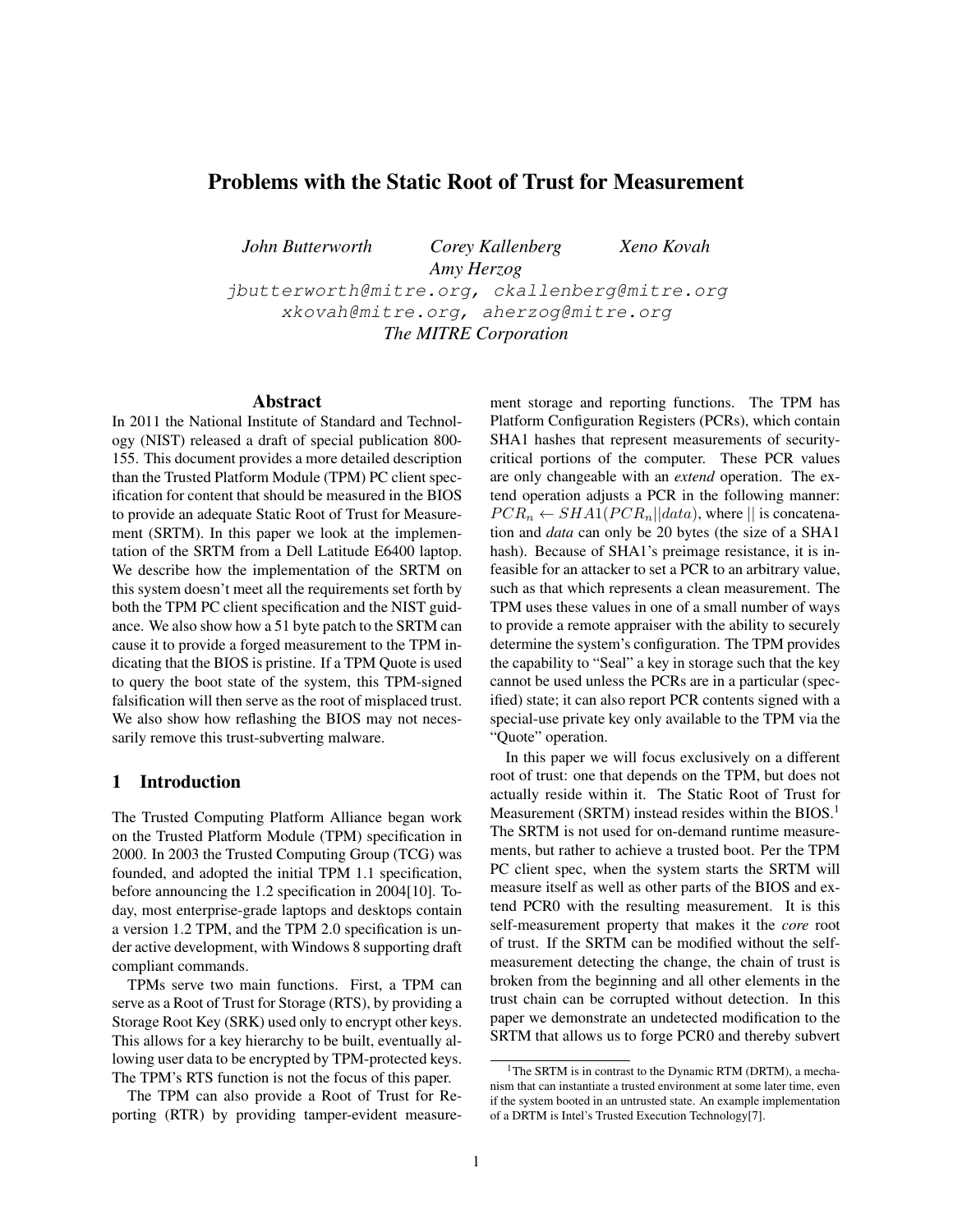the entire trust chain rooted at the SRTM.

As with many specifications, the flexibility with which the TPM PC client spec is written at times leads to ambiguity. This can lead to implementations inadvertently not measuring components that require change detection to be adequately secure. In some respect, the NIST 800- 155[16] special publication can be seen as an attempt to decrease ambiguity by providing specific areas that should be measured to ensure a secure boot. However, in the case of the particular SRTM code we analyzed in this paper, we found it does not even adhere to some of the clear recommendations from the TPM PC client spec. Therefore we hope this paper will serve as a cautionary tale of why existing SRTM implementations need to be evaluated, and why future implementations need to closely follow the NIST guidance.

While the NIST 800-155 guidance is an excellent starting point, in our opinion it is insufficient because it relies too heavily on access control to keep the attacker out of the BIOS. We believe attackers will always find a way to achieve the same privileges as the defender. The history of exploits is the history of access control being bypassed, even to the point of subverting requirements for signed BIOS updates[27].

This paper makes the following contributions:

- 1. We evaluate the current and historical protection of the BIOS against reflashing, which is generally the protection against SRTM modification.
- 2. We analyze the implementation of the existing Latitude E6400 SRTM, how its sets PCR values, and how it deviates from the TPM PC client spec.
- 3. We describe the implementation of a *tick*, a PCRforging BIOS parasite.
- 4. We describe the implementation of a *flea*, a PCRforging, reflash-hopping, BIOS parasite that shows why enforcing signed updates is insufficient to protect currently deployed systems.

This paper is organized as follows. In the next section we discuss related work in the area of BIOS security and trusted computing. In Section 3 we describe how we have extracted information about SRTM implementations, and in Section 4 we analyze how the Latitude E6400's SRTM implementation was found lacking. In Section ?? we discuss implementation details of our timing-based attestation system, and in Section ?? we evaluate it against various attacks. We detail our conclusions in Section 5.

## 2 Related Work

There have been a number of papers and proof of concept attacks that took advantage of the lack of access control on the BIOS reflashing procedure to introduce malicious code into the BIOS. One of the first attacks claiming to be a "BIOS Rootkit" was described by Heasman[11]. This attack did not target the BIOS code itself, but rather modified the ACPI tables set up by the BIOS. Subsequent ACPI table interpretation caused beneficial effects for the attacker, like arbitrary kernel memory writes. Later attacks by both Core Security[18], and Brossard[5] relied on the open source CoreBoot[1] project. This project was meant to serve as an open source BIOS alternative, although at the time of writing the newest Intel chipset (ICH7) supported by CoreBoot is approximately 6 years old. For in-the-wild attacks, there is the famous example of the CIH or Chernobyl virus[28] that would render a machine unbootable by writing zeros to the BIOS flash chip. In a much more recent attack, the Mebromi malware[9] rewrote the BIOS of a machine with code that would then write a typical Master Boot Record infection routine to the first sector of the disk. This allowed the malware to persist even if the hard drive was replaced or reformatted. Both of these attacks were limited in their spread because they supported only one chipset configuration.

All of the preceding attacks on the BIOS relied on the BIOS being unprotected and easily writeable, and only having security through the obscurity of the knowledge needed to reflash a BIOS. The most noteworthy exception to this assumption of an unprotected BIOS is the attack by Invisible Things Lab (ITL) which reflashed an Intel BIOS despite a configuration requiring all updates be signed[27]. They achieved this by exploiting a buffer overflow in the processing of the BIOS splash screen image. Given the prevalence of legacy, presumably unaudited, code in BIOSes, we expect there are many other similar vulnerabilities lurking. This is a key reason why we advocate for designing under the assumption that access control mechanisms protecting the SRTM will fail.

In 2007 Kauer[12] reported that there were no mechanisms preventing the direct reflashing of the BIOS of a HP nx6325, and he specifically targeted manipulation of the SRTM. He decided to simply replace the SRTM with an AMD-V-based DRTM to "remove the BIOS, Option-ROMs and Bootloaders from the trust chain."<sup>2</sup> While the intent of a DRTM is to not depend on the SRTM, as was acknowledged by Kauer, the DRTM can in fact depend on the SRTM for its security. ITL has shown this through multiple attacks. In [25] they described an attack where manipulation of the ACPI tables generated by the BIOS and parsed by the DRTM could lead to arbitrary code execution within the context of the DRTM;

<sup>2</sup>We believe that the security community should either attempt to create a truly secure SRTM, as we are trying to do in this paper, or should push for its removal everywhere so that no one falsely believes it to be providing trust it cannot actually provide.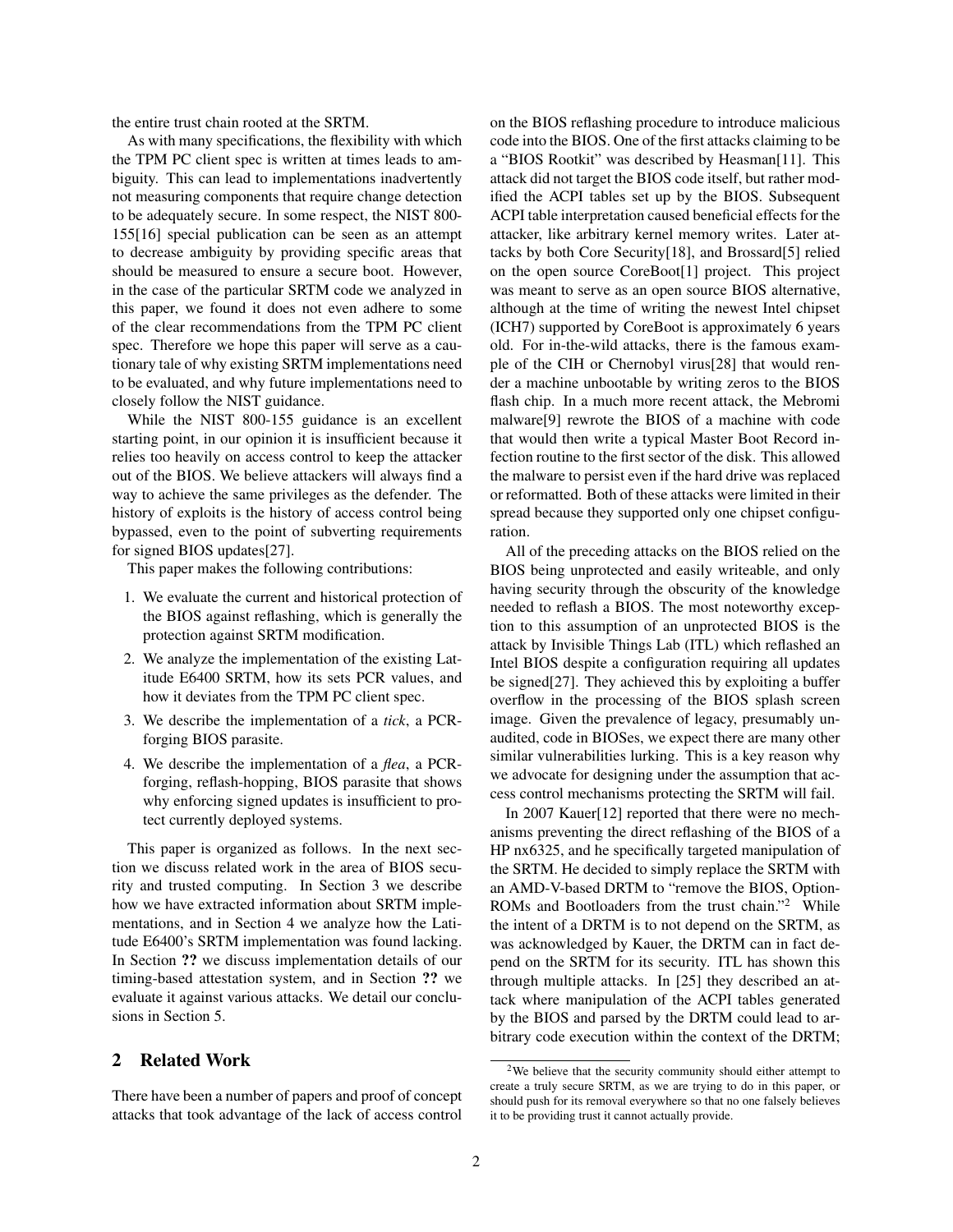the SRTM was part of the root of trust for the DRTM. In [26], they showed how an attacker with SMM access could execute in the context of a TXT DRTM thanks to the lack of a System Management Mode (SMM) Transfer Monitor (STM). Given the BIOS's control over the code in SMM, and the longstanding lack of a published Intel STM specification, it is expected that most systems attempting to use TXT will be vulnerable to attacks originating from SMM for quite some time.

Because the BIOS sets the SMM code, it is worth pointing out that the lack of a trustworthy SRTM undermines security systems relying solely on SMM's access control to achieve their security, such as HyperGuard[17], HyperCheck[24], HyperSentry[4],and SICE[3]. If such systems were using timing-based attestation to detect changes to their SMM code, they would be much harder to subvert even by a malicious BIOS flash. Similarly, a subverted SRTM undercuts load-time attestation systems such as IMA[19] and DynIMA[8]. It also subverts systems like BitLocker[2] that rely on sealing a key against PCRs that are *expected to change* in the presence of an attacker, but that don't here.

## 3 Journey to the Core Root of Trust for Measurement

To analyze a system SRTM, a BIOS firmware image from that system must be obtained to identify both where and how the SRTM is instantiated. There are three primary ways to obtain a BIOS image for analysis. One is to desolder the flash chip from the mainboard and dump the image to a binary file using an EEPROM flash device. The EEPROM device is invaluable when having to recover a "bricked" system resulting from an experiment to modify a BIOS gone awry. The second way to get the BIOS is to use a custom kernel driver that reads the firmware image from the flash chip and writes it to a binary file. The third is to extract and decode the information from vendor-provided BIOS update files. In all cases, the binary in the obtained file can be statically analyzed using software such as IDA Pro. However in situations where you want to investigate "live" BIOS/SMM code, e.g. a routine that reads an unknown value from an unknown peripheral, a hardware debugger such as the Arium ECM-XDP3 is very useful.

NIST 800-155 uses the term "golden measurement", to refer to a PCR value provided by a trusted source (such as the OEM) indicating the value that should exist on an un-tampered system. However, currently no SRTM golden measurements are provided by OEMs. This leads to a situation where organizations must simply measure a presumed-clean system, and treat the values as golden measurements. The intention is that an organization should investigate any PCR change that does not result in an expected golden measurement value. Table 1 displays the "presumed-good" PCR hashes for our E6400.

We discovered that the SRTM measurement in PCR0 in Table 1 is derived from a hash provided to the TPM from a function which is executed during the early BIOS POST process. The function is called from within a table of function pointers. Each pointer is part of a structure which includes a 4-byte ASCII name. The name of the function that initially serves to instantiate PCR0 is "TCGm", presumably for "Trusted Computing Group measure".

This function uses a software SHA1 computation (as opposed to the TPM's built in SHA1 function) to hash slices of the BIOS and then presents that hash to the TPM for extension to PCR0. A hash is constructed from the first 64 bytes of each compressed module contained within the BIOS ROM (there are 42 of these modules in total); two small slices of memory; and the final byte of the BIOS firmware image. Within the first 64 bytes is a data structure containing the size, and therefore the SRTM developers most likely are assuming that measurement of the first 64 bytes will be sufficient to detect any changes within the compressed module. After all of these locations have been hashed and combined, the final hash is extended into PCR0 of the TPM. But we also found that a second extend is done on PCR0 with the single last byte of the BIOS, similar to what was done with the other PCRs as described in section 4.2.

#### 4 SRTM Implementation Weaknesses

The Dell Latitude E6400 was released in 2008 before NIST 800-147 and 800-155 publication, but it is upgradeable to NIST 800-147 protections via a BIOS update. We picked the E6400 for analysis in 2010 because it was readily available and it fit our debugging hardware. The E6400 BIOS is based on Dell's legacy BIOS core, which is representative of legacy BIOS that do not have some of the protections called for by recent standards. This makes these BIOS versions more accessible targets for evaluation and modification than recent systems with a modern UEFI-based BIOS for example. It is assumed that more recent systems may also include bug fixes, updates, and protections that to some degree harden the platform against similar modifications. However, at this time legacy systems rather than UEFI make up the majority of deployed PCs.

### 4.1 Overwritability

As pointed out by [12], being able to freely modify the SRTM completely undercuts its function as the root of trust for measurement. Indeed, the TPM PC client spec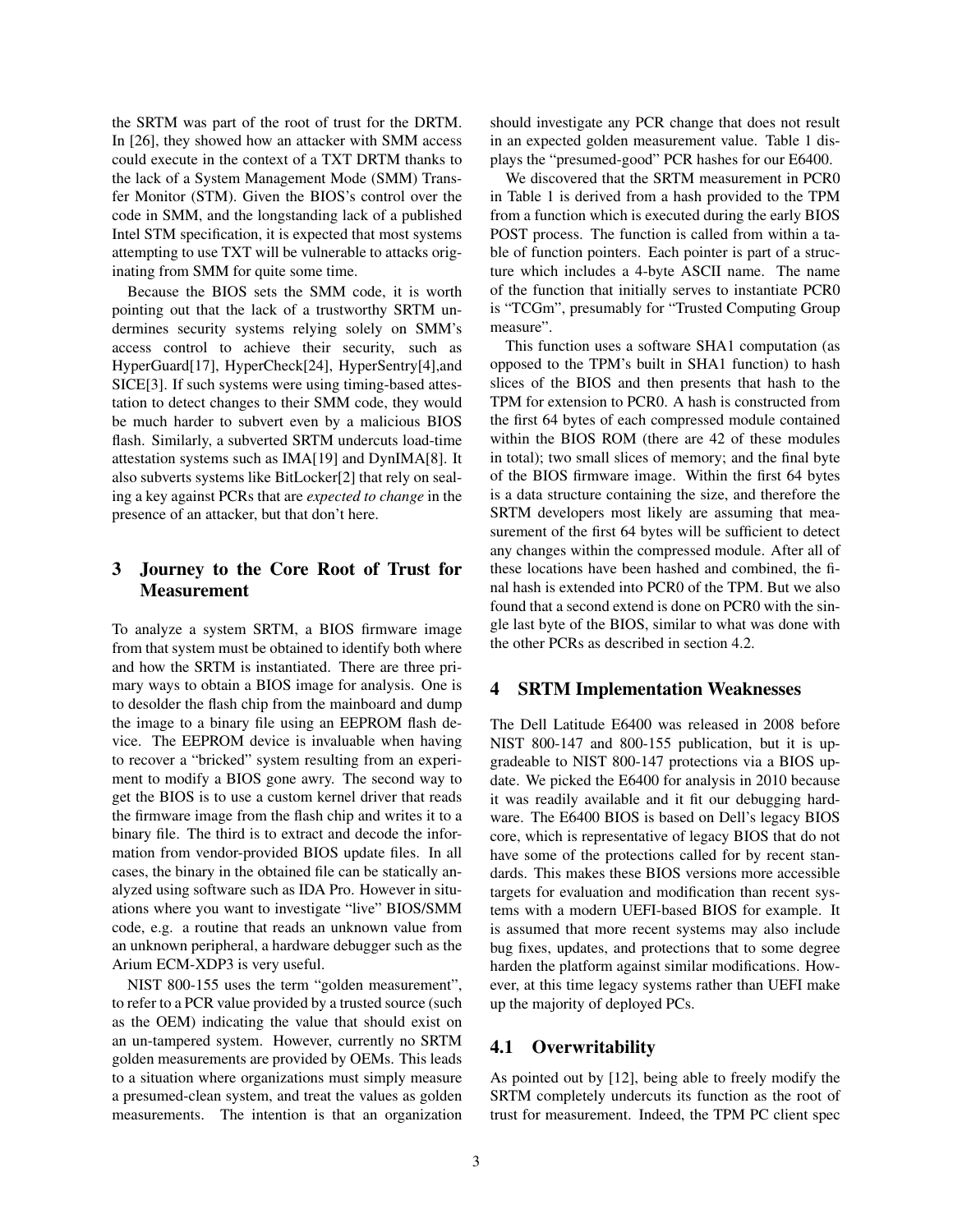| hexadecimal value                        | index    | TCG-provided description                     |
|------------------------------------------|----------|----------------------------------------------|
| 5e078afa88ab65d0194d429c43e0761d93ad2f97 | $\Omega$ | S-CRTM, BIOS, Host Platform Extensions,      |
|                                          |          | and Embedded Option ROMs                     |
| a89fb8f88caa9590e6129b633b144a68514490d5 |          | <b>Host Platform Configuration</b>           |
| a89fb8f88caa9590e6129b633b144a68514490d5 | 2        | <b>Option ROM Code</b>                       |
| a89fb8f88caa9590e6129b633b144a68514490d5 | 3        | Option ROM Configuration and Data            |
| 5df3d741116ba76217926bfabebbd4eb6de9fecb | 4        | IPL Code (usually the MBR) and Boot Attempts |
| 2ad94cd3935698d6572ba4715e946d6dfecb2d55 | 5        | <b>IPL Code Configuration and Data</b>       |

Table 1: Dell Latitude E6400 presumed-good PCR's (BIOS revision A29)

[10] says: "The Core Root of Trust for Measurement (CRTM) MUST be an immutable portion of the Host Platform's initialization code that executes upon a Host Platform Reset." (Emphasis ours.) Unfortunately this immutability is not per the dictionary definition. Instead, "In this specification, immutable means that to maintain trust in the Host Platform, the replacement or modification of code or data MUST be performed by a Host Platform manufacturer-approved agent and method." There are therefore a number of reasons why the CRTM may in practice be quite mutable. In our experience, the CRTM is the same as the SRTM.

Unlike NIST 800-155, NIST 800-147[6] lays out guidelines on how the BIOS of systems should be configured by end users to minimize the exposure to malicious changes. The most important changes are setting a BIOS password, and turning on the capability to require all BIOS updates be signed. This signed update process would thereby provide the immutability specified by the TPM PC client spec. Like many other legacy systems, ours shipped without signed updates being required, leaving the SRTM vulnerable. But beyond this, we found that the revision A29 BIOS original on our system was not unsigned, it did not even have an option to turn on signed updates! Only beginning in revision A30 was the BIOS signed, and a configuration option requiring signed updates available. But even when signed updates are available and enabled, implementation weaknesses (that existed in the A29 but which were fixed in the A30) could allow an attacker to bypass signed updates.

For instance, on systems with this chipset, the BIOS flash chip can be directly overwritten by a kernel module unless provisions are implemented by the BIOS manufacturer to prevent this from occurring. The mechanism to prevent direct overwrite has two components: proper configuration of the BIOS CNTL register's BIOSWE and BLE bits, and a routine in SMM to properly field the System Management Interrupts (SMI) that subsequently occur.

When properly configured, the BIOS CNTL register causes an SMI to be triggered whenever an application attempts to enable write-permission to the BIOS flash. This provides SMM the opportunity to determine whether this is a sanctioned write to the flash chip or not and, in the latter case, reconfigure the BIOS CNTL register to permit read-only access to the BIOS flash. All this occurs prior to the application having any opportunity to perform any writes to the flash chip.

By default on the E6400, firmware updates are validated only by a simple 32-bit Cyclic Redundancy Check (CRC) checksum. Legitimate updates are of the "capsule" type described by NIST[16]. "The OS uses SMM to modify the BIOS, then continue without rebooting the system." This method allows the user to update their BIOS without disrupting the current operation of the system. However the BIOS update will not be applied in the EEPROM by SMM code until the next reboot.

#### 4.2 Inaccuracy

PCR0 is the primary PCR value that we are concerned with as it captures the measurement of the SRTM. However, it is worth noting the obvious duplication of values among PCRs 1, 2, 3 in Table 1. Projects attempting to implement TPM-supported trusted boot capabilities are often puzzled by what is actually being measured by the SRTM to set those values. We determined the origin of such PCRs as we had previously noted similar duplicate PCR values among many of our enterprise systems. After observing the BIOS's interaction with the TPM it was determined that the oft seen duplicate value in our PCR values was simply an extend of the single last byte of the BIOS! Specifically,  $PCR_{1,2,3} \leftarrow$  $SHA1(0x00_{20}||SHA1(0x00));$  a fact that is trivially independently verifiable. This complete failure to measure the important parts of the system associated with these PCR values contravenes the TPM PC client spec.

As shown in Figure 1, the OEM SRTM excludes the overwhelming majority of the BIOS memory from measurement. To generate PCR0, it only measures the dark gray portion of the BIOS, which amounts to only 0xA90 out of 0x1A 0000 bytes in the BIOS range! The bulk of the measurements consist of measuring the first 64 bytes of each of the 42 compressed modules. (The mod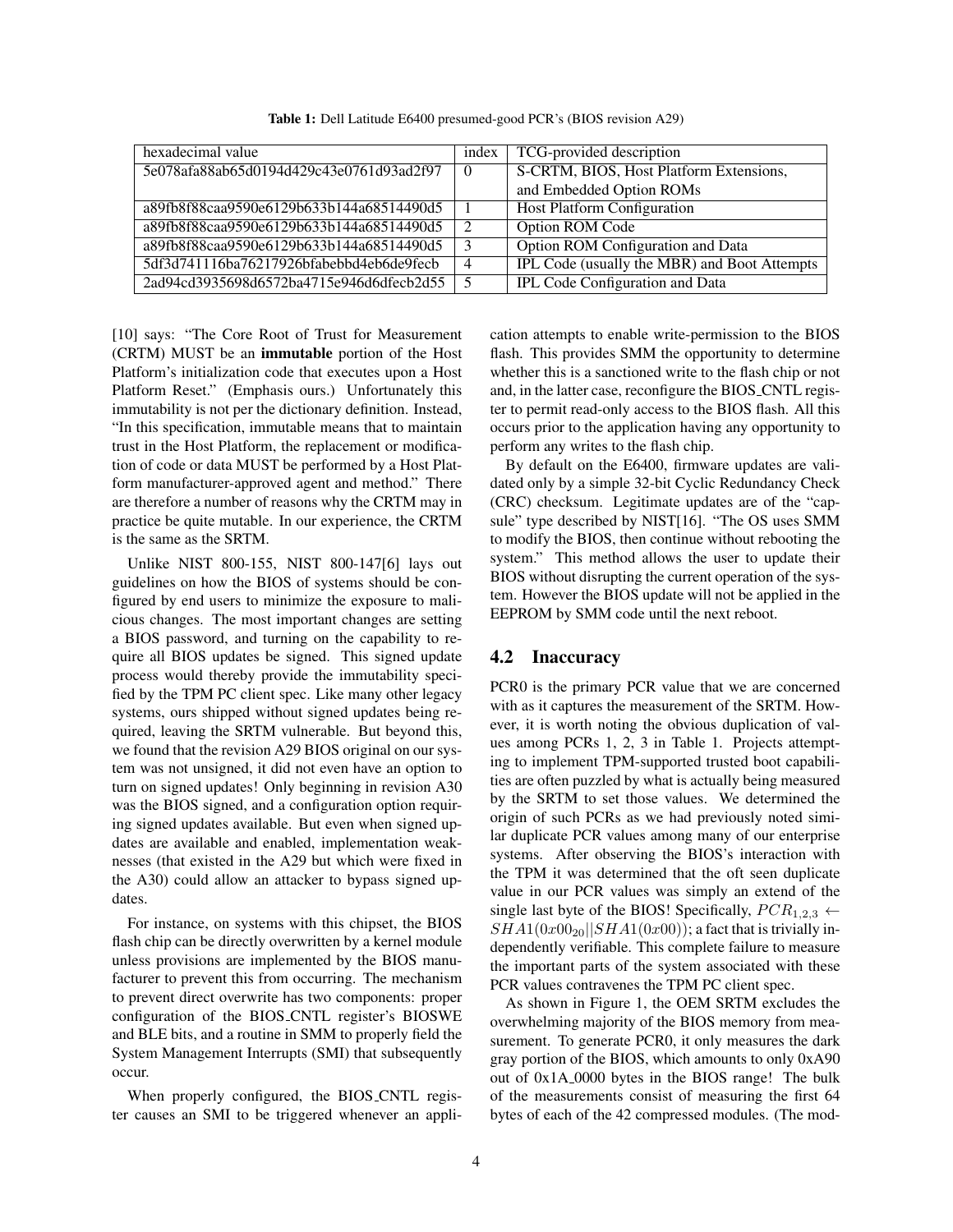ules range in size from 0x9E to 0x29583 bytes.) There are also two slices of 8 bytes, at 0xDF45 13C0 and 0xDF45 13C7 that we have been unable to determine the purpose of measuring.



Figure 1: Some components found in the BIOS range (not to scale). Dark grey is memory measured by the SRTM, white is unmeasured.

The intent of the SRTM is to provide trust that no critical BIOS contents have been modified. In short, this implementation can not achieve that goal. This is an important discovery, and we are not aware of any related work validating the functioning of an SRTM, rather than blindly trusting it. We have conducted cursory examinations of other SRTMs and observed similar problems with incomplete coverage. This suggests the need for more validation going forward to ensure SRTMs are properly implementing NIST 800-155 guidance going forward.

### 4.3 Proof of Concept Attacks

## 4.3.1 Naive

We describe a naive attack as one that reflashes the BIOS but which can be trivially detected by PCR0 changing. We would call this naive even in the presence of an SRTM which had more complete coverage. In this paper we are primarily concerned with advanced attackers who are seeking to bypass existing trusted computing technologies that are assumed to be provisioned correctly for use in their respective organization.

### 4.3.2 The Tick

We define a *tick* to be a piece of parasitic stealth malware that attaches itself to the BIOS to persist, while hiding its presence by forging the PCR0 hash. A tick has to exist in the same space as the SRTM. Regardless of whether the entirety of the BIOS is hashed to generate PCR0, a tick can perform the same process on a clean copy of data, or simply replay expected SHA1 hash values to the TPM for PCR0 extension. On the E6400 this later strategy is easily performed at the end of the "TCGm" function just before the hash is passed to the TPM. For example, to forge the known-good PCR0 hash shown in Table 1 for BIOS revision A29 running on a Dell E6400, a hardcoded hash value of "F1 A6 22 BB 99 BC 13 C2 35 DF FA 5A 15 72 04 30 BE 58 39 21" is passed to the TPM's PCRExtend function.<sup>3</sup> So even though the BIOS has been tampered with in a way that would normally change PCR0, the change goes undetected since the dynamic calculation of the hash to extend PCR0 with has been substituted with a hardcoded constant of the known-good hash. It is worth pointing out that the BIOS modifications made by Kauer in [12] did not constitute a tick, because there was no forgery of PCR0, only disabling TPM commands. Our tick implementation is only a 51 byte patch to the BIOS. After a tick is attached to the BIOS, it can make other changes go undetected by traditional trusted boot systems.

#### 4.3.3 The Flea

We define a *flea* as parasitic stealth malware that, like a tick, forges PCR0 but is additionally capable of transferring itself ("hopping") into a new BIOS image when an update is being performed. A flea is able to persist where a tick would be wiped out, by controlling the BIOS update process. On the E6400 it does this with a hook in the SMRAM runtime executable. A BIOS update is written to memory, a soft reboot occurs, and then SMRAM code writes the image to the EEPROM. The flea detects when an update is about to take place and scans the installation candidate to identify which revision of BIOS is being installed. Once the flea has identified the revision, it patches the installation candidate in memory to maintain and hide its presence, and then permits the update to continue. At a minimum the flea must modify the update candidate with the following patches: a patch to enable the new image to forge PCR0; the compressed module that defines SMRAM containing the flea SMM runtime portion that controls the update process; and the necessary hooks required to force control flow to the flea's execution.

Our flea residing on an E6400 with BIOS Revision A29, forges the known-good PCR0 value as described in the previous section. A BIOS update is about to occur which the flea has determined will be to BIOS revision A30. The flea retrieves and applies the A30 patches, among which will be one that provides the necessary constant so that PCR0 will provide the knowngood value for BIOS revision A30.

One challenge for the flea is that it must find storage

<sup>&</sup>lt;sup>3</sup>For independent verification purposes, Table 1's  $PCR_0 \leftarrow$  $SHA1(SHA1(0x00_{20}||SHA1(0xF1A6...21))||SHA1(0x00))$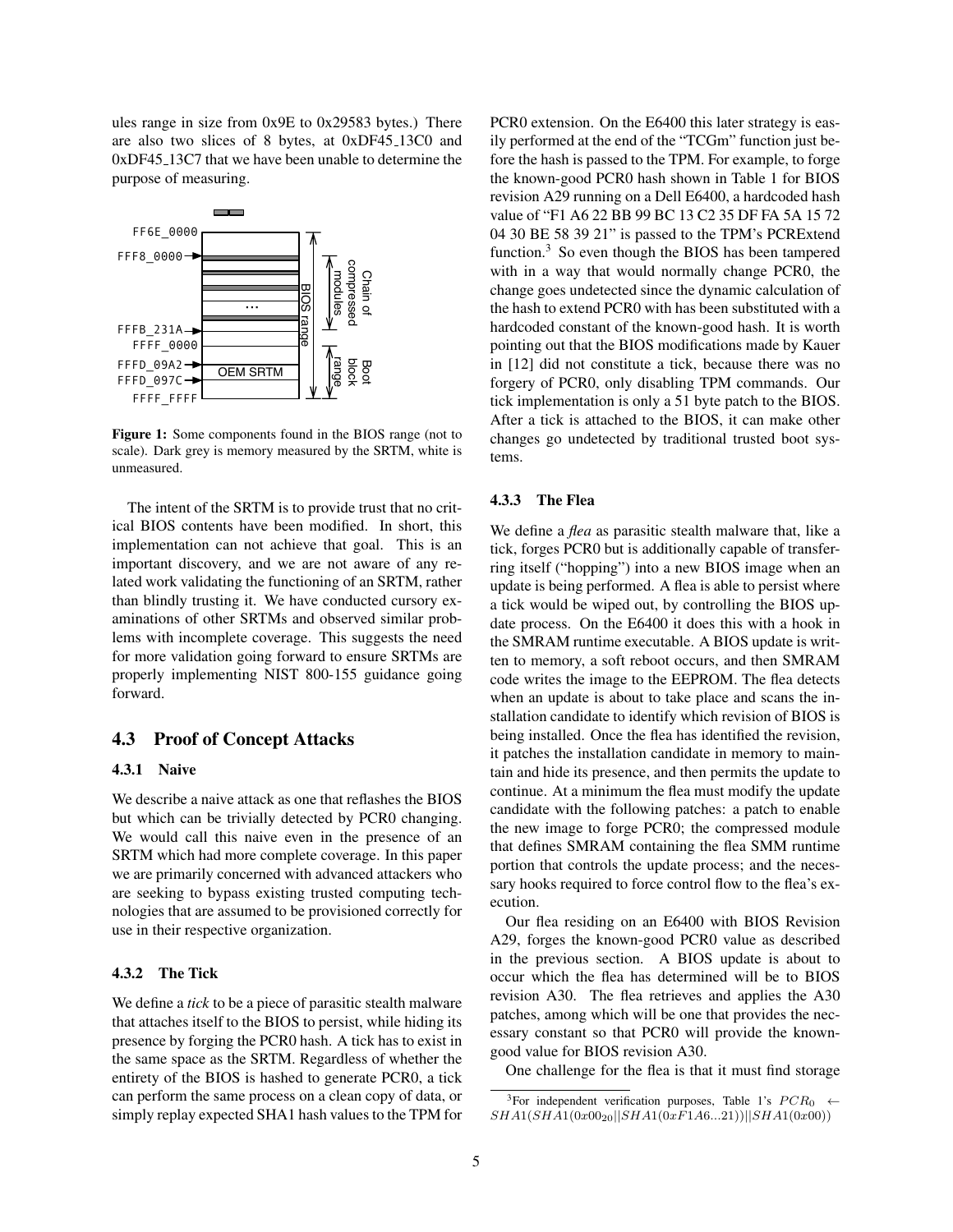for its patches. We ultimately chose to use unused portions of the flash chip. In our current implementation these patches can consume upwards of 153KB per revision and there can be many BIOS revisions to support across the lifetime of a system. However our current implementation inefficiently stores the data uncompressed, because we did not have time to utilize a compression method that could use the BIOS's built in decompression routine. Our flea code implementation absent the patches is only 514 bytes. An open question is what a flea should do if it is not able to identify the incoming BIOS revision. We preface this discussion by asserting that in practice we believe this will be an uncommon situation. Any attacker that cares to persist in a system's BIOS will likely have the resources to analyze BIOS updates and deploy updates for the flea's patch database well before a compromised organization can deploy BIOS updates. However, as a stalling strategy, our flea will begin to act as if it is updating the BIOS, but then display an error and not make any changes if it cannot identify the pending update.

The key takeaway about our creation of a flea is that it mean to underscore the point that simply following the NIST 800-147 guidance to lock down a system and enable signed updates on existing deployed systems *is not enough to protect them*. Once a system is compromised, the presence of a flea means it will stay compromised. This is why we advocate for confronting the problem head-on with BIOS Chronomancy.

#### 5 Conclusion

As the *core* root of trust for measurement, proper implementation of the SRTM is critical. However, this work is the first (public) examination of a real implementation of the SRTM and finds that implementation to be untrustworthy. So long as the core root of trust for measurement is mutable (not implemented in a physical ROM chip), there will always be opportunities for attackers to subvert its measurements.

We believe that both NIST 800-147 and 800-155 are important guidelines which should be followed by their respective audiences. To demonstrate the danger of putting false trust in opaque SRTM implementations, we implemented a proof of concept attack that we called a *tick*, that modified the BIOS on our Dell Latitude E6400 while not causing a change to any of the PCRs. A common remediation that might be employed to try to remove a tick is to reflash the BIOS with a known-clean version. However this is not sufficient to protect against existing BIOS malware maintaining a foothold on the system. To show this we implemented a *flea*, which can jump into and compromise the new BIOS image during the update process.

#### References

- [1] Coreboot. http://www.coreboot.org/. Accessed: 11/01/2012.
- [2] Microsoft bitlocker drive encryption. http://windows.microsoft. com/en-US/windows-vista/ BitLocker-Drive-Encryption-Overview. Accessed: 2/01/2013.
- [3] A. Azab, P. Ning, and X. Zhang. SICE: A Hardware-Level Strongly Isolated Computing Environment for x86 Multi-core Platforms. In *Proceedings of 2011 ACM Conference on Computer and Communications Security*.
- [4] A. M. Azab, P. Ning, Z. Wang, X. Jiang, X. Zhang, and N. C. Skalsky. HyperSentry: enabling stealthy in-context measurement of hypervisor integrity. In *Proceedings of the 2010 ACM conference on Computer and Communications Security*.
- [5] J. Brossard. Hardware backdooring is practical. In *BlackHat*, Las Vegas, USA, 2012.
- [6] D. Cooper, W. Polk, A. Regenscheid, and M. Souppaya. BIOS Protection Guidelines). NIST Special Publication 800-147, Apr. 2011.
- [7] Intel Corporation. Intel 64 and IA-32 Architectures Software Developer Manual, Vol. 3b, Part 2. http://www.intel. com/content/dam/doc/manual/ 64-ia-32-architectures-software\_ developer-vol-3b-part-2-manual. pdf. Accessed: 11/01/2012.
- [8] L. Davi, A.-R. Sadeghi, and M Winandy. Dynamic integrity measurement and attestation: towards defense against return-oriented programming attacks. In *Proceedings of the 2009 ACM workshop on Scalable trusted computing*.
- [9] M. Giuliani. Mebromi: the first BIOS rootkit in the wild. http://blog.webroot.com/2011/ 09/13/mebromi-the-first-bios\_ rootkit-in-the-wild/. Accessed: 11/01/2012.
- [10] Trusted Computing Group. TPM PC Client Specific Implementation Specification for Conventional BIOS. Version 1.21 Errata version 1.0, Feb. 24 2012.
- [11] J. Heasman. Implementing and detecting a ACPI BIOS rootkit. In *BlackHat Europe*, Amsterdam, Netherlands, 2006.